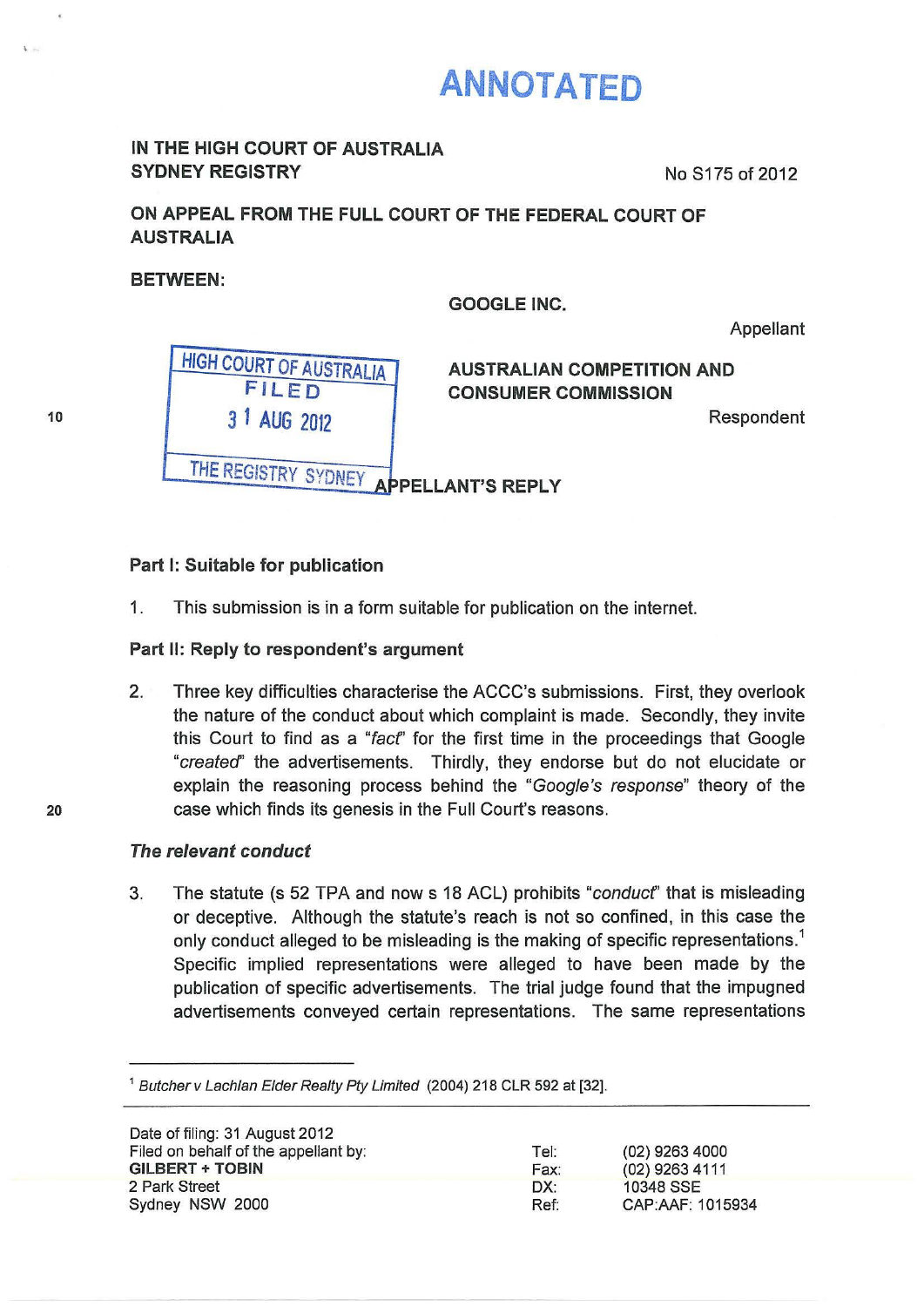were not conveyed in each case, and consideration of the specific content of each advertisement resulted in different findings in terms of the representations conveyed.<sup>2</sup> The trial judge's finding that the content of each advertisement was directed by the advertiser was not challenged or overturned on appeal.<sup>3</sup>

- 4. There is no doubt that the advertiser made each of the representations conveyed in the impugned advertisements. It was plainly the *"maker"* of the relevant impugned representations in addition to other representations which have not attracted criticism (eg " $90,000 +$  auto ads online").<sup>4</sup> It is neither a necessary nor sufficient condition of liability that the person be the physical or electronic messenger of the relevant misleading conduct. The trial judge correctly found that the advertiser made the representations notwithstanding that it was Google who displayed the advertisements.<sup>5</sup>
- 5. In the case of each of the impugned advertisements, the ACCC alleged that Google had represented that each advertisement was a search result, that its position on the page was a result of its relative relevance to the words in the headline and that it was not an advertisement. $6$  The ACCC failed in each of those endeavours.<sup>7</sup> The trial judge's findings that Google made it clear that each advertisement was an advertisement of a third party, paid for by a third party and for the purposes of promoting the third party's business, were not challenged or overturned on appeal.<sup>8</sup> The ACCC made no additional allegation that although Google made it clear that the advertisement was an advertisement, Google nevertheless represented that the advertisement had some other relevance to the searcher or to a viewer of the advertisement or that it represented "Google's*response"*to the search query.
- 6. Onceit is accepted that Googlemade it clearthat the advertisement was a paid advertisement of and for a third party, the legislative proscription on engaging in the relevant particular misleading conduct, namely the making of representations which flow from the content of the advertisement, is directed at the maker, in this case the advertiser, and not the *"publisher".*
- 7. Pleas to consider the "entire course of conduct" of Google<sup>9</sup> do not deflect attention from the allegation of *"publication"* as the relevant involvement of Google.<sup>10</sup> Thus, the trial judge held that the defence in s 85(3) was available to

30

20

<sup>2</sup>[2011]FCA 1086at[228], [237], [251], [317], [340]-[341] *(AB 31975,978,982, 1001, 1008-1009).*

<sup>[2011]</sup> FCA 1086 at [53], [117], [188], [201] (AB 3/923, 946, 964, 967).

See the Just 4x4s Magazine advertisment by Trading Post at Ex A p 5 *(AB 2/794).* 

<sup>5</sup>[2011]FCA 1086at [237], [340]-[341]; see also [251], [317] *(AB 3/978, 982, 1001, 1008-1009).*

<sup>6</sup>Third further amended statement of claim, paras 44, 58, 66, 121 *(AB 1132, 34, 37, 42, 45, 65).* 

<sup>7</sup>[2011]FCA 1086at [171]-[174], [227] *(AB 3/958, 975).* 

<sup>8</sup>[2011]FCA 1086at [162], [166]-[167], [170]-[174],[187] *(AB 3/956,* 957, 958, *964).* 

<sup>9</sup>ACCC's submissions, paras 28, 33.

<sup>10</sup> Third further amended statement of claim, paras 44, 46, 58, 60,66, 68, 121, 123 *(AB 1137-38, 42-43, 45-46, 65-66).*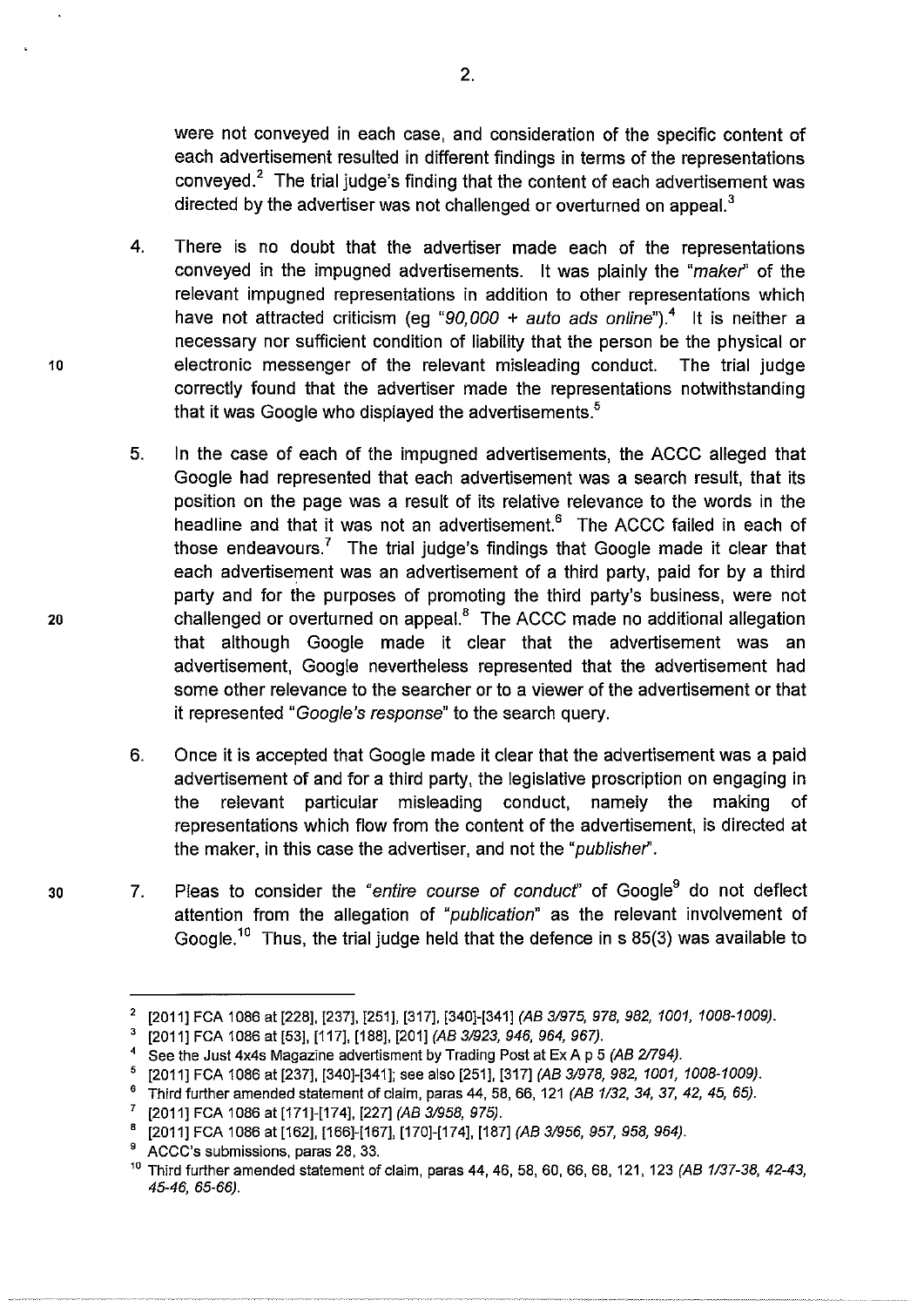Google because it was "clear that the proceeding brought against Google ... *relates to an alleged contravention of Part V of the Act committed by the*  publication of an advertisement<sup>".11</sup> That finding is not challenged.

#### *Creation of advertisements*

- 8. The trial judge found that the impugned advertisements were *"created by advertisers"* and *"received"* by Google for publication, and that it was the advertisers who *"chose to use [Google's] facilities to produce headlines containing [competitors' names] in response to search queries including those*  words".<sup>12</sup> The advertisers selected the keywords and the type of keyword matching to be used, and could nominate other matters such as the position of an advertisement on a results page and the geographical locations in which it would be displayed.<sup>13</sup> In its pleading, the ACCC alleged that "advertisers ... *create[d] advertisements for display on the Google Inc websites".*
- 9. Contrary to the ACCC's assertion, it was not Google who "*inserted keywords*" into the impugned advertisements.<sup>15</sup> As the trial judge held, "*it is the advertiser who determines whether or not keyword insertion will be used and what particular headlines will appear";* it was a *"technicalfacility"*which is no different in principle to the facilities provided by other publishers or broadcasters.<sup>16</sup>
- 10. The keyword insertion facility does not insert a user's search query into an advertisement; rather, it inserts a keyword chosen by the advertiser for inclusion in or as the ad headline if that keyword triggers the advertisement.<sup>17</sup> The keyword may or may not be the same as the search query. In addition, the use of the facility does not achieve any special result: the same advertisement with the same ad headline can be displayed following the same search query using a *"fixed"*ad headline. All that keyword insertion does is save the advertiser from entering multiple fixed ad headlines to reflect different keywords. Every advertisement is predetermined by the advertiser. The ACCC's description of the facility as "*dynamic*"<sup>18</sup> should not be allowed to obscure this.
- 11. The "*choice*"<sup>19</sup> between a fixed ad headline and keyword insertion is therefore irrelevant. Neither the trial judge nor the Full Court found that this had any bearing upon the nature of the representations or whether Google had made

30

<sup>&</sup>lt;sup>11</sup> [2011] FCA 1086 at [197] *(AB 3/966)*. The same applied to the other advertisements.

<sup>12</sup>[2011] FCA 1086at [53], [117], [193], [202]*(AB 3/923, 965-966, 968).* 

<sup>13</sup>[2011] FCA 1086at [5], [10], [55], [56], [61], [102]*(AB 3/911, 913, 924-925, 942-943, 946, 973-974);*  see also Google AdWords Learning Centre document "Optimising Ad Position - Position Preference" tendered at trial*(CB tab 228; not reproduced in AB).* 

<sup>&</sup>lt;sup>14</sup> Third further amended statement of claim, para 124(b)(ii) *(AB 1/67)*.

 $15$  ACCC's submissions, para 33; see also paras 2, 11, 13, 15, 16, 32.

<sup>16</sup>[2011] FCA 1086at [193], [201]*(AB 31965, 967).* 

<sup>&</sup>lt;sup>17</sup> Google AdWords Learning Centre document titled "How do I use Keyword Insertion" (AB 2/771).<br><sup>18</sup> ACCC's submissions, paras 2, 10, 11, 13, 15, 16, 18, 20, 23.

<sup>&</sup>lt;sup>19</sup> ACCC's submissions, para 10.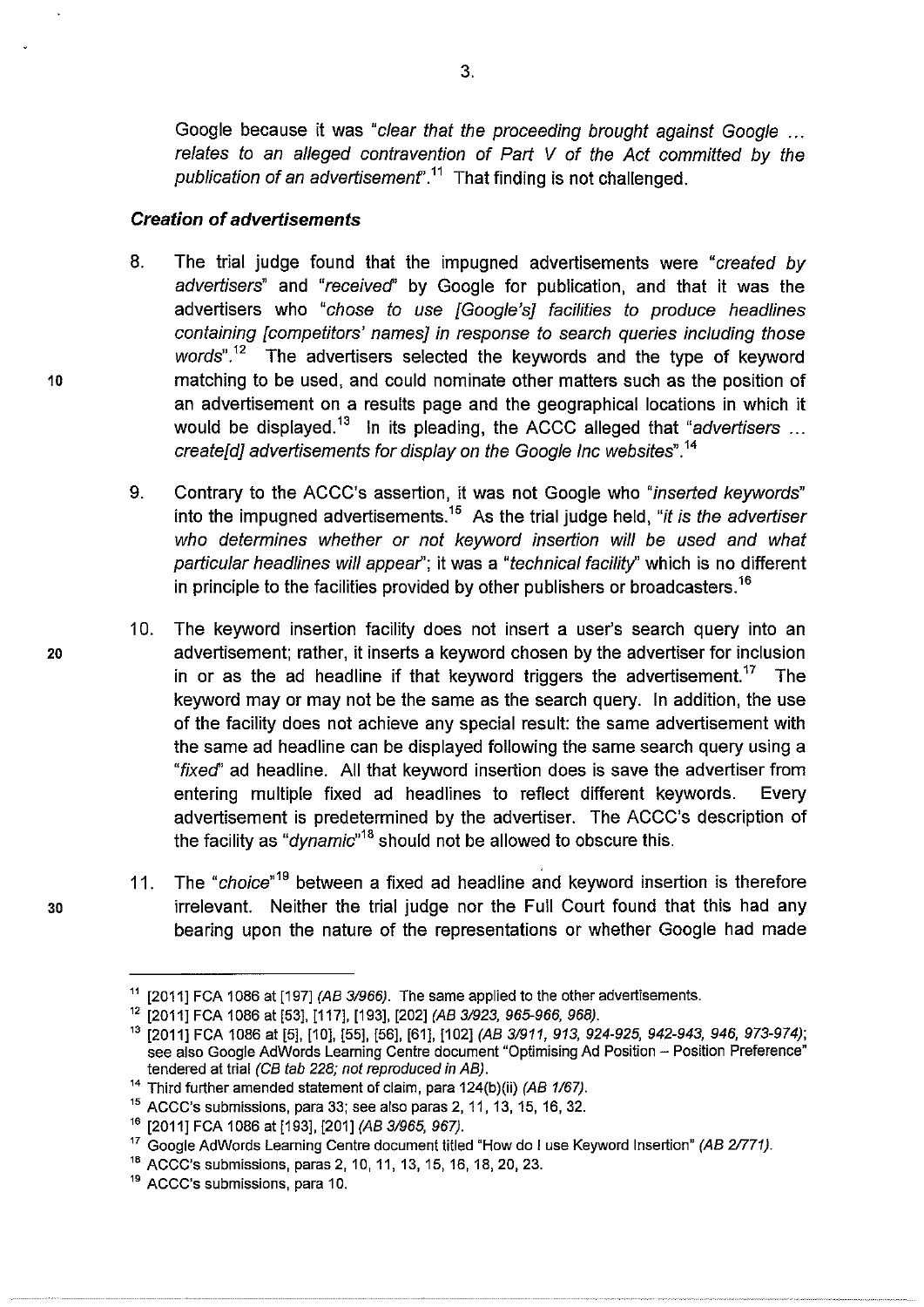them. It should be noted that there is no basis in the evidence for the assertion that the Escape Travel Online advertisement at AB 2/800, upon which the ACCC did not sue, had a fixed ad headline. And not all of the advertisements upon which the ACCC did sue were created using keyword insertion.<sup>20</sup>

12. The ACCC's asserted "*special functionality*<sup>21</sup> embodied in the ad headline is merely a hyperlink, which is ubiquitous across the internet. It has no relevance to the question whether Google made the representations.

#### *Google's "response"to the query*

- 13. The ACCC's repetition of the assertion that the advertisements were *"Google's response"* to particular search queries and that Google used its *"proprietary* algorithms" to display the advertisements<sup>22</sup> does not explain by any process of reasoning how these matters can be said to bear upon the question whether Google made the particular, pleaded representations.
- 14. In *Butcher,* which involveda *"response",* the case was decided by reference to the absence of any adoption or endorsement.<sup>23</sup> Google's "*proprietary algorithms"* are similarly irrelevant. They apply in relation to every advertisement displayed by Google on its results pages, not just those which the ACCC asserts contained representations made by Google.
- 15. The ACCC does not challenge the basis upon which the trial judge proceeded, at its urging, in assessing the case as one of the making of representations to a class of persons, being ordinary and reasonable users of the search engine, as opposed to the making of representations to particular users.<sup>24</sup> Its reliance on the advertisements being Google's *"response"* to particular search queries is incompatible with this. There was no inquiry at trial into the intentions or motivations of particular users and no pleading or evidence to support such an approach, which in any event is flawed for reasons already addressed. $^{25}$

#### *The notice of contention*

16. For the reasons previously articulated, both the trial judge and the Full Court were correct to hold that the involvement of Google personnel was irrelevant to the question whether Google made the representations.<sup>26</sup>

4.

20

30

The Nilsen advertisement discussed by the trial judge at [2011] FCA 1086 at [320]-[331] *(AB 3/1002-1006).* See keyword report at Fowler 9.3.09, Ex KNF1 p 15 *(not reproduced in AB)* and Google AdWords Learning Centre document titled "How do Iuse Keyword Insertion" *(AB 2/771).*

<sup>&</sup>lt;sup>21</sup> ACCC's submissions, para 32; see also paras 2, 7, 11, 33.

<sup>&</sup>lt;sup>22</sup> ACCC's submissions, para 33.

<sup>&</sup>lt;sup>23</sup> Butcher v Lachlan Elder Realty Pty Limited (2004) 218 CLR 592 at [40].

<sup>&</sup>lt;sup>24</sup> ACCC's submissions, para 16.

 $25$  Google's submissions in chief, paras 17, 60-61.

<sup>26</sup>Google's submissions in chief, para 65; [2011] FCA 1 086 at [240]-[241] *(AB 3/979);* [2012] FCAFC 49 at [97]-[98] *(AB 3/1077-1078).*